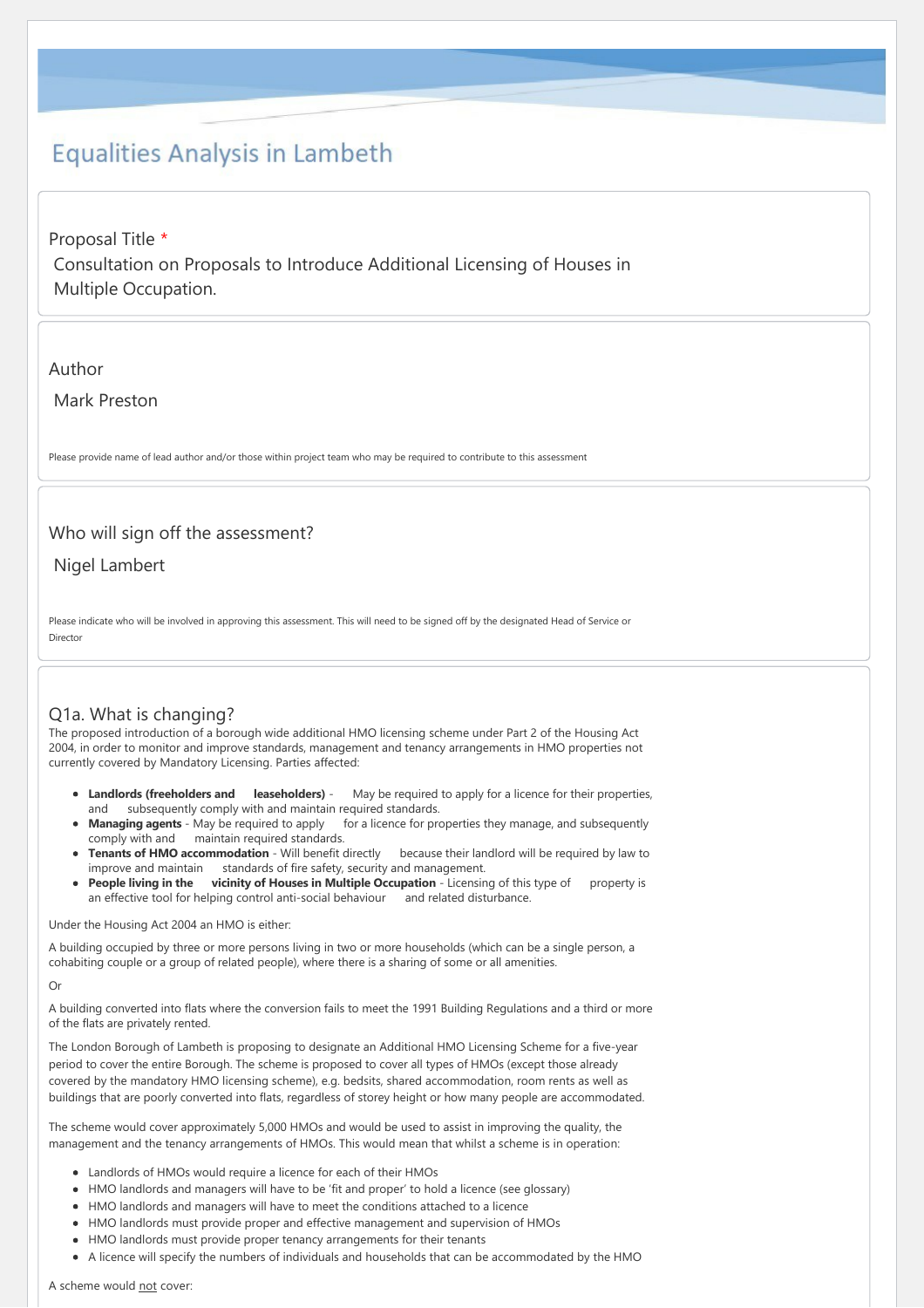- Owners who reside in property they own as their main residence (owner-occupiers)
- Homes let to tenants of registered social landlords and housing providers (housing associations)
- Homes let to up to two single people who are unrelated or single family dwellings where a dwelling is occupied by one household
- Those places specifically excluded from the legislation such as care homes, accommodation run by certain statutory agencies, etc.
- Student accommodation directly managed by educational institutions, e.g. halls of residence (but not those where students have tenancies with private landlords will be licensable)
- HMOs that already require licensing through the London Borough of Lambeth 's mandatory licensing scheme, which covers HMOs that are occupied by 5 or more persons residing in 2 or more household's where there is some sharing of amenities
- HMOs subject to management orders and exemption notices (see glossary)
- Homes with up to 2 lodgers
- Any building which is occupied principally for the purposes of a religious community whose principal occupation is prayer, contemplation, education or the relief of suffering

What is the most significant or key change taking place? Can you indicate the type of change in your response (e.g. policy/decision/strategy/ service/procedural/ geographic/procurement etc.) so it is clear what is being equalities assessed? Why is this change happening? What do you aim to achieve? Can you clearly indicate what decision‐makers are being asked to take a decision on?

Read more

# Q1b. Who will be involved in approving this decision?

Legal, Finance, Cabinet Member, Strategic Director

Who else will be involved in signing-off this decision?

Read more

# Q2a. What do we know about the people who will be impacted by this

## change?

Privately rented homes make up approximately 35% of the total housingstock in Lambeth. 10% of the PRS is HMOs. The market is wide and caters for very vulnerable households through to high end homes.

### **Disability or Impairment**

Licensing must take into consideration whether any occupants of a licensable property would be considered vulnerable, whether in terms of disability, age, etc. This is to ensure that no works asked for or conditions applied to the licence will have an adverse impact on persons with disabilities, e.g. creating a means of escape that may adversely affect someone with a disability to evacuate safely.

### **Age**

Elderly persons and persons under 16 are taken into account when forming a risk assessment of the property. If either is present, a higher risk level may be awarded on the basis of vulnerability in the case of an emergency, i.e. means of escape.

### Sex (Gender<sup>)</sup>

No evidence or data to suggest additional licensing would have any gender related impact.

### **Race and Ethnicity (including language)**

Issues around understanding of legislation, language barrier, etc.

The demographic profile of Lambeth shows a diverse population. This includes specific issues around a 'migrant housing market'. Issues of overcrowding, unsatisfactory housing conditions, exploitation and poor safety standards. There is also present an issue where these groups do not want the involvement of Lambeth as it may result in their landlord relocating or evicting them. This creates a hidden community, which is difficult to access.

Licensing should make a positive impact as it is the landlord that will have to license the property with us rather than the Service actively seeking out these properties.

Lambeth will continue to ensure translation/interpretation services are available where needed.

Lambeth will ensure the online application process and associated literature/web content about the scheme is accessible, consistent and in plain English.

#### **Religion or Belief**

No evidence or data to suggest additional licensing would have any religion/belief related impact.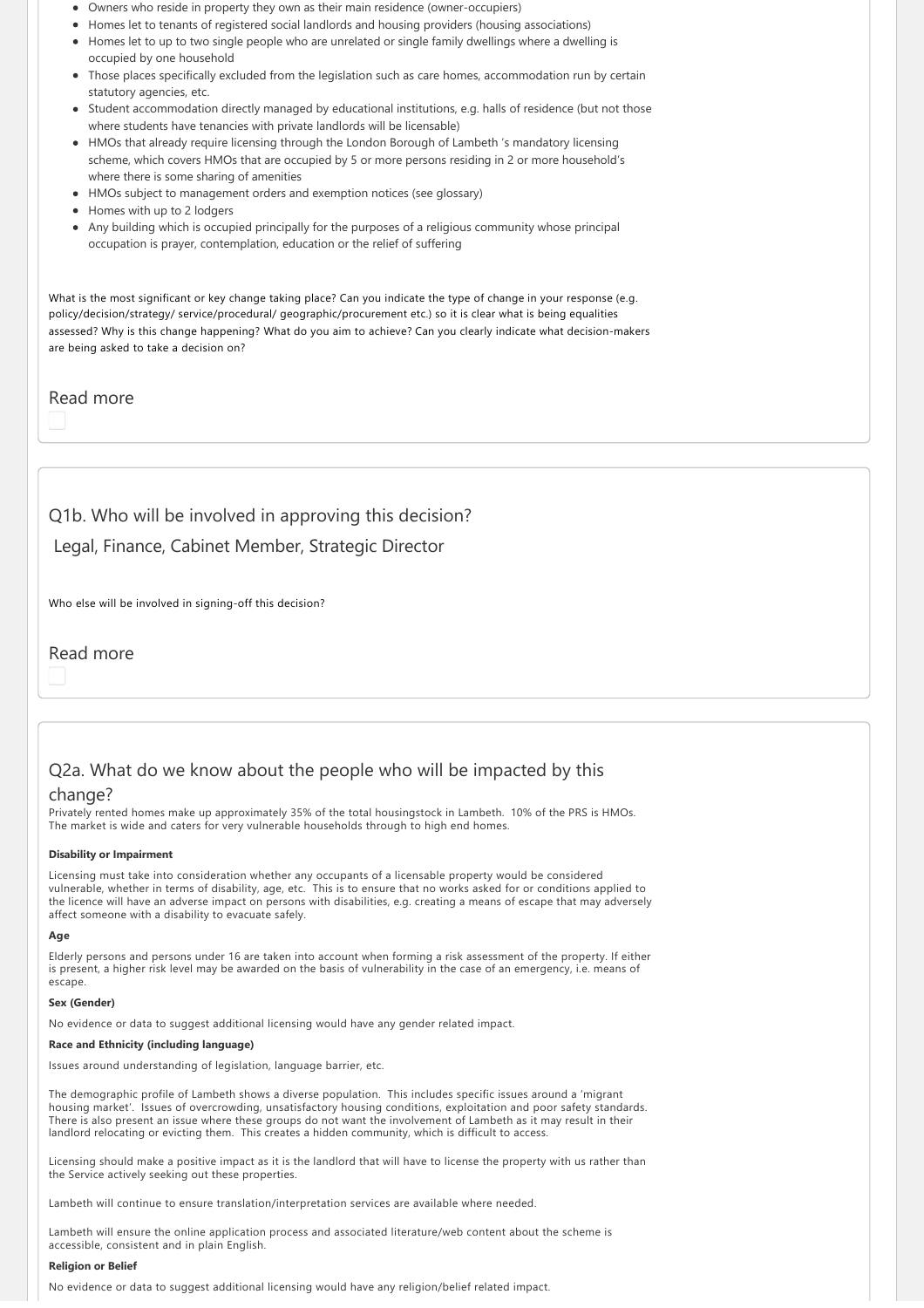#### **Sexual Orientation**

No evidence or data to suggest additional licensing would have any sexual orientation related impact.

#### **Gender reassignment**

No evidence or data to suggest additional licensing would have any gender reassignment related impact.

## **Pregnancy and Maternity**

Licensing must take into consideration whether any occupants of a licensable property would be considered vulnerable and take measures to mitigate the risks to health and safety. Specific risks to this group would be personal hygiene, food safety and slips, trips and falls.

Licensing will see these risks appropriately assessed and where necessary works required to mitigate against the risk found. In addition licensing will require adequate levels of management of the HMO, which includes, cleaning and the provision of adequate amenities, offering far greater protection to this group.

### **Marriage/Civil partnership**

No evidence or data to suggest additional licensing would have any marriage/civil partnership related impact or related employment issues for this group of people.

#### **Social and economic exclusion**

Overall the impact of additional licensing on tenants would be positive as the primary remit is to address risk and safety of occupants, particularly where vulnerability exists. Economic exclusion may result in terms of the costs involved with licensing a property and meeting the standards required by the licence, i.e. that the costs will be passed onto the tenants of the leaseholders. This will be compounded by the continued changes to housing welfare.

Evidence from mandatory licensing suggests that although there may be an initial dip in the accommodation provided, as irresponsible landlords move away from the market, responsible landlords will fill the gap and the 'licence' will become a market incentive for tenants looking for affordable, good quality and well managed accommodation.

Particular care should be taken to ensure that our guidance and literature explain the legislation and requirements of licensing in a clear and concise way, so as not to exclude anyone with learning or educational difficulties.

Tenants of HMOs may not be aware of the legislation, their rights and responsibilities as tenants, and the responsibilities of their landlord. The scheme present a vehicle for ensuring guidance is fully available for tenants.

#### **Landlords/Agents**

Landlords/agents can be from any group. The proposals do not favour any one group over another. The premise is simple, if a landlord/agent operate an HMO in the borough they will need to licence. Lambeth will continue to ensure translation/interpretation services are available where needed.

Issues between responsible landlords coming forward to license their properties and finding those who don't come forward. Awareness raising of prosecutions, civil penalties and proactive targeting will be used.

Licensing can be perceived as being costly to landlords, though it is often the cost of improvements that are actually where the greatest cost would be for those landlords operating sub‐standard HMOs. As part of the promotional work around licensing will be an emphasis on what a landlord is purchasing when they license their HMO, the reasons for doing so and guidance on how the fees are calculated. The fee would be payable in two parts (to meet legal requirements), an initial fee at the point of application and the final fee at the point the licence is issued. The fee covers the entire period of the licence (up to 5 years). Considering the rental yields landlords are able to achieve in the London market, the fee is not considered a financial burden.

The application process aims to deal with an application in 8 weeks. Landlords can continue to operate their HMOs during this time. Tacit consent will apply should the Council fail to process the application within a reasonable time period, currently proposed to be set at 52 weeks (one extension allowed in extenuating circumstance).

What does your information tell you about the people who will affected by this change? Are protected groups impacted? What information do you hold on the protected characteristics of the people affected by the change? (Age, disability, gender reassignment, pregnancy and maternity, race/ethnicity, religion or belief, gender, sexual orientation, health, socio-economic, language) Are there any gaps or missing information?

## Read more

# Q2b. How will they be impacted by the change?

- To keep occupants of HMOs safe and healthy by improving standards, securing effective management and enforcing basic tenancy arrangements within HMOs.
- To improve the living conditions for tenants through ensuring appropriate levels of amenities are provided and minimum room sizes are adhered to.
- To reduce the deleterious neighbourhood, safety, health and welfare impact of illegal or avoidance rental models in the Borough.
- To improve the communities' perception of living with HMOs through reductions in the incidences of Anti-Social Behaviour in HMOs, such as vandalism, graffiti, noise, threatening behaviour, refuse dumping and criminal damage.
- To improve the external condition within the curtilage of the HMO to minimise adverse impacts on an area's general character and amenity.
- To ensure landlords exercise appropriate management and supervision of their HMOs to help reduce any adverse impact on the neighbourhood, e.g. from anti‐social behaviour, refuse dumping, etc.
- To encourage investment in HMOs and increase the availability of affordable and decent accommodation for those in housing need.
- To build on and expand existing partnerships with landlords, agents, tenants, colleges and the Universities,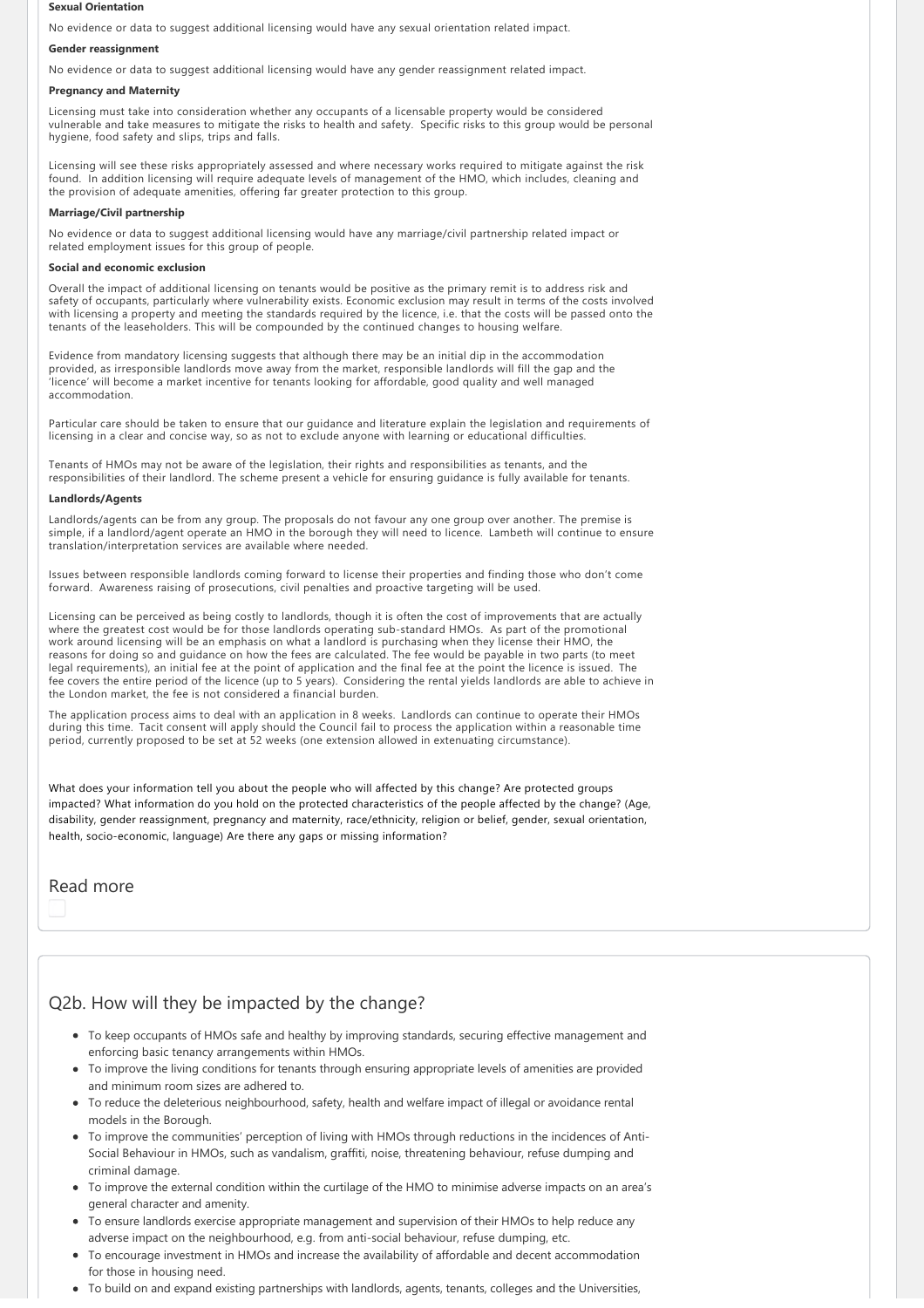community forums and partner agencies/services, maintaining effective two-way communication, promoting joint working and best practice and through these, facilitating improvements to the HMO market.

- To encourage and support owners, managers and managing agents of HMOs to work proactively with the Council in achieving clearly defined standards and management of HMOs.
- To facilitate stable and integrated communities through policy and proactive targeting of intervention.

Would you assess the impact as positive, adverse, neutral? Do you have any uncertainty about the impact of your proposal? Is there a likelihood that some people will more impacted than others? Can you describe the ways in which they will be affected? How might this change affect our 'general duty'

## Read more

# Q3a. How do you plan to promote and deliver any positive impacts of the

# proposal?

A full and comprehensive consultation process will be had followed by wide publicity of the scheme (if approved)

The London Borough of Lambeth will be consulting on the proposed licensing scheme for 12 weeks. To ensure that as many people and organisations as possible have the opportunity to comment on the Council's proposal a range of methods is being used to draw attention to the plans and to provide people and organisations the opportunity to comment on them, including:

- Adverts in local publications
- Direct email to landlords, national organisations, managing and letting agents
- Direct email to voluntary organisations and community groups
- Direct email to partner Statutory Agencies
- Social Media
- Press releases
- Direct email to neighbouring local authorities including their Communication Teams. Note. This is to help ensure that where there is a possibility of landlord migration to neighbouring boroughs as a result of the licensing proposals, the residents and LA's have the opportunity to respond.
- Briefing for Councillors and staff
- Information on the Council's website
- Online survey for all residents, landlords, agents and businesses
- Hard copy questionnaire for those without internet access
- Lambeth will continue to ensure translation/interpretation services are available where needed.

Any comments you give will be held electronically and held in strictest confidence and only used for the purpose of this project.

The consultation is to be done in partnership with the Consultation Team at Lambeth who have access to a wide variety of stakeholder groups including those that represent defined equality groups.

How might the principles of fairness, equality of opportunity and positive relationships be further promoted as a consequence of this proposal? How do you propose to measure your positive outcomes and the benefits outlined to find out if these have been achieved?

# Read more

# Q3b How do you plan to address and mitigate any negative impacts of the proposal?

## **Economic and Social exclusion – tenants**

Cost of licensing could be transferred to tenants.

Rent levels could increase in areas affected by additional licensing?

In extreme cases costs could also deter or prohibit operation of HMOs and lead to shortage of HMO accommodation.

## **Mitigation**

Communications Plan in place.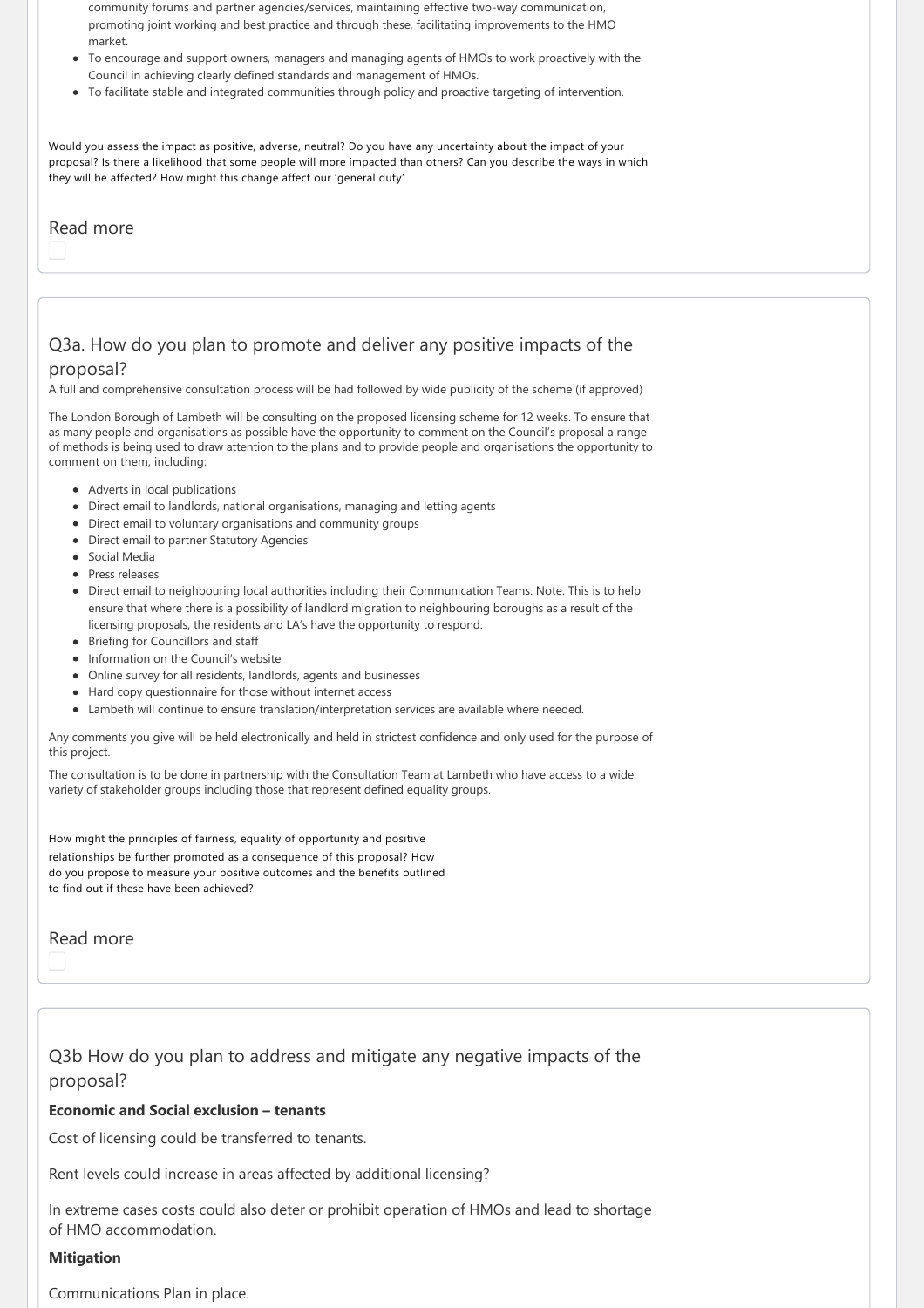We will develop and maintain the existing HMO section of the website to provide central point of information about running an HMO.

Consider the introduction of a quality rating system for licensed HMOs.

Evidence from mandatory licensing suggests that although there may be an initial dip in the accommodation provided, as irresponsible landlords move away from the market, responsible landlords will fill the gap and the 'licence' will become a market incentive for tenants looking for affordable, good quality and well managed accommodation.

The scheme will also fund a Tenancy Relations Officer, who will be on hand to assist tenants of irresponsible landlords that attempt to illegally evict their tenants to avoid licensing. A landlord cannot, by law, serve section 21 (no fault eviction) notices whilst the HMO is unlicensed.

## **Economic exclusion – landlords**

Cost of licensing and the works required to operate safe and healthy HMOs could force landlords out of the market.

## **Mitigation**

The cost of the actual licence, which will cover a period up to 5 years is not considered disproportionate when considering the rental yields a common HMO would generate for a landlord. Room rents in Lambeth are at their lowest around £100 per week. Even in the smallest of HMOs (3 rooms) this equates to  $£15,600$  per annum. The proposed cost of an average licence would be around £2,000. When considered over the 5 year period of a standard licence this equates to £400 per annum or £8 a week. The cost of the licence is a legitimate business expense and can therefore be offset against a landlords tax liability.

The Council cannot make a profit from licensing. Therefore, the licensing fees are entirely based on cost recovery and will be annually reviewed.

It is in the cost of works where there will be the greatest impact. HMOs carry a far greater risks due to the way they are occupied, in particular the fire risk. Therefore, a landlords operating a rental business must ensure that the accommodation provided meets the requirements. This would be the case regardless of whether they have to licence or not. HMOs should be up to standard before they are rented. Responsible landlords would have factored this into their business model and ensured they are fully aware of the requirements for renting HMOs and carried out the safety works required. Licensing will have the positive impact of raising awareness of these requirements and pushing out irresponsible landlords that fail to ensure they are fully aware of the requirements for running a rental business or purposefully set out to ignore requirements. The scheme will also fund a Tenancy Relations Officer, who will be on hand to assist tenants of irresponsible landlords that attempt to illegally evict their tenants to avoid licensing. A landlord cannot, by law, serve section 21 (no fault eviction) notices whilst the HMO is unlicensed.

We will develop and maintain the existing HMO section of the website to provide central point of information about running an HMO.

What impact has this evidence had on what you are proposing? What can you do differently that might lessen the impact on people within the timeframes i.e. development-implementation? Who can help you to develop these solutions?

Read More

Q4. How will you review/evaluate your proposal, mitigating actions and/or benefits? Who will be responsible for this? A scheme is required by law to be evaluated throughout its life.

It is recognised that licensing is part of an overall approach to help improve the private rented offering within the London Borough of Lambeth and outcomes achieved may not be solely as a result of licensing. With this caveat, progress will be assessed against the following key outcomes:

- Improvements to the health and safety for private tenants of HMOs
- Improved management standards in HMOs